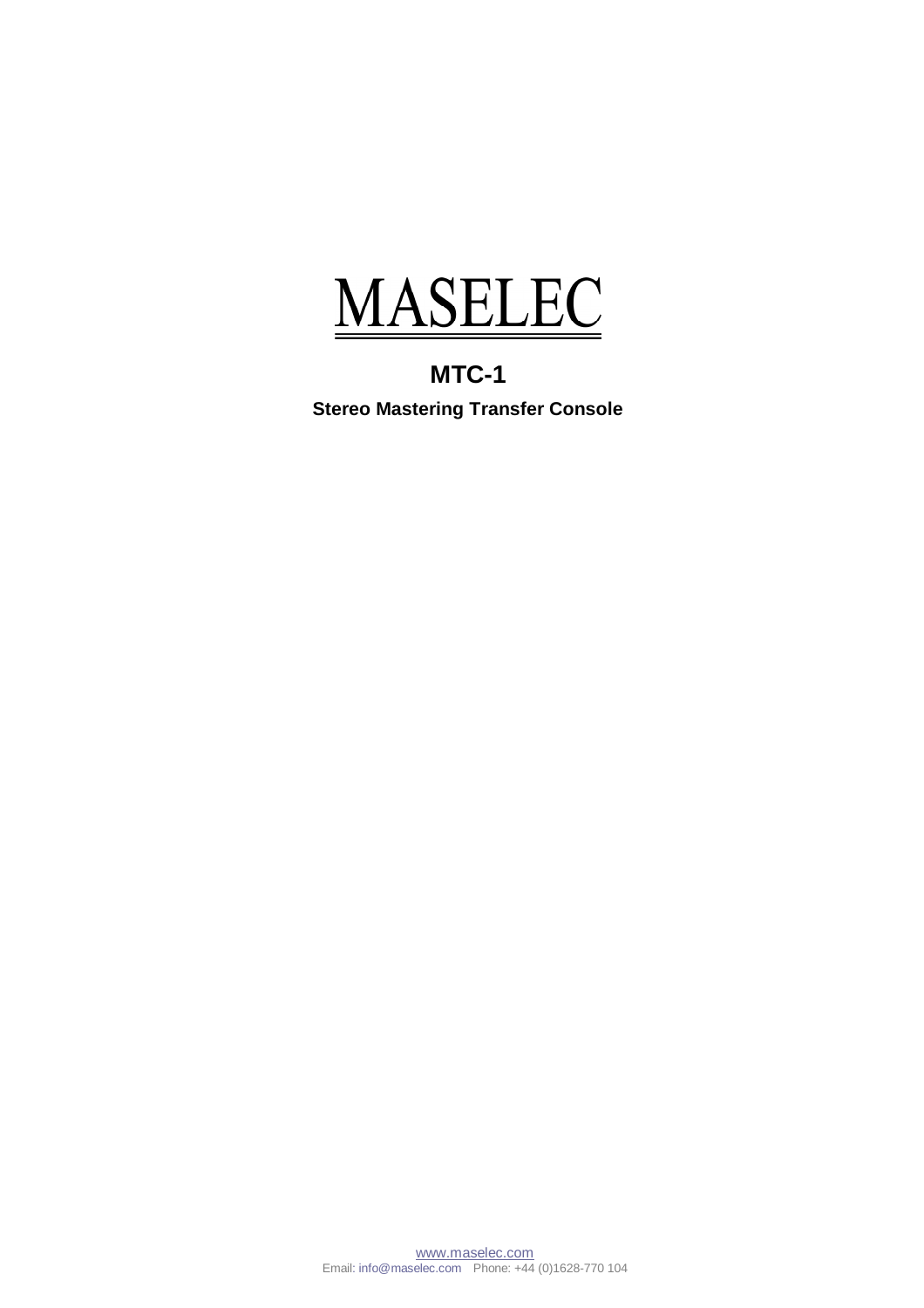**MTC-1**  Stereo Mastering Transfer Console



The MTC-1 measures 3 U height with a depth 'behind panel' of 260mm and 8kg weight. The front control surface has 42 push-button controls with LED lights and 11 high quality rotary switches. Gold XLRs are used for all audio connections, assisting the use of highest quality cables. Connecting and rearranging external equipment is very easy.

The **MTC-1** is structured into four different sections:

| 1. The <b>Input</b> section:                                  | 3. The <b>Output</b> section:                         |
|---------------------------------------------------------------|-------------------------------------------------------|
| • Input source selection                                      | • Separate Left and Right gain controls               |
| • Phase invert for left and right                             | Elliptical filter with 20 frequencies                 |
| • Separate Left and Right gain controls                       | ■ Stereo Width control                                |
| • 5dB additional gain selectable for low level sources        | • Output Cut control                                  |
| • Low-cut and High-cut filters                                | The stereo image circuits are identical               |
| • Independent Cut controls for left and right                 | to the famous controls of the MTC-2.                  |
| 2. The <b>Insert</b> section has six insert points and offers | 4. The <b>Monitor</b> section:                        |
| additional powerful functions:                                | 4 external Monitor Sources                            |
| • M-S with gain control for the 'difference' signal           | • Monitor of the Input and Output sections            |
| • Inserts 1 & 2 equipment swap (FLIP)                         | ■ 2 speaker feeds                                     |
| • Insert 4 or Inserts 2-4 cross-fade or additive mix with     | " Monitor of the Stereo-, Left-, Right-, Mono-        |
| the use of a rotary switch. This function could be            | or Difference- signal                                 |
| used for 'parallel' compression or adding reverb              | • Individual Cut controls for Left and Right speakers |
| • Inserts 4 & 5 equipment swap (FLIP)                         | • Progressive Dim function                            |
| . Insert 6 can be moved to Post Output. This is the           | • Meter output, which follows the monitor source      |
| preferred position for a brick-wall limiter.                  | ■ -6dB, -8dB and -10dB Meter Offsets                  |

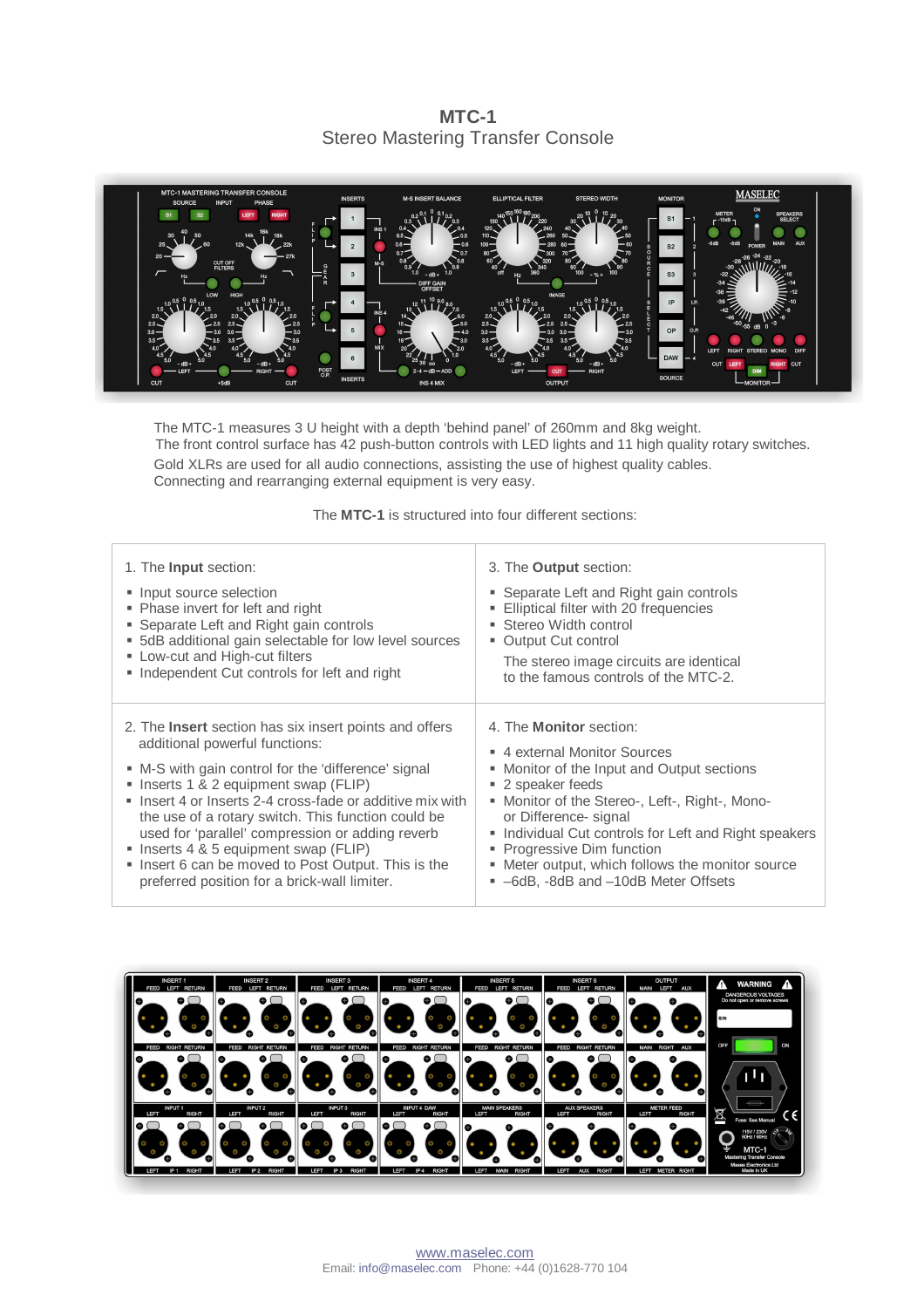#### **1. Input Section**

#### 1.1 Input source.

Switches S1 and S2 select input SOURCE. This is independent of the MONITOR selection which is located at the right hand side of the panel.

#### 1.2 Input phase.

The PHASE of the input source can be reversed by depressing either LEFT or RIGHT switches making it possible to change the polarity of both channels. The phase reverse function does not extend the signal path or use any additional circuitry.

## 1.3 Input gain.

The input GAIN is controlled by a rotary switch with discrete precision resistors. The range is +/-5dB with 0.5dB steps.

The +5dB switch engages a fixed increased gain on both channels without extending the signal path.

### 1.4 Input cut

The two CUT switches cuts the signal at the input. This function could be useful for setting up and adjusting processing equipment in the inserts.

#### 1.5 Low Cut Filter

The LOW cut filter has a 12 dB/octave slope. It has a sharper 'knee' at lower frequencies to optimise the subjective performance.

Frequencies: 20Hz, 25Hz, 30Hz, 40Hz, 50Hz and 60Hz.

#### 1.6 High Cut Filter

The HIGH cut filter has a 12dB/octave slope with a gentle 'knee' for the higher frequency settings. This makes even the 27kHz filter useful for normal CD (44.1K) preparation.

Frequencies: 12kHz, 14kHz, 16kHz, 18kHz, 22kHz and 27kHz.

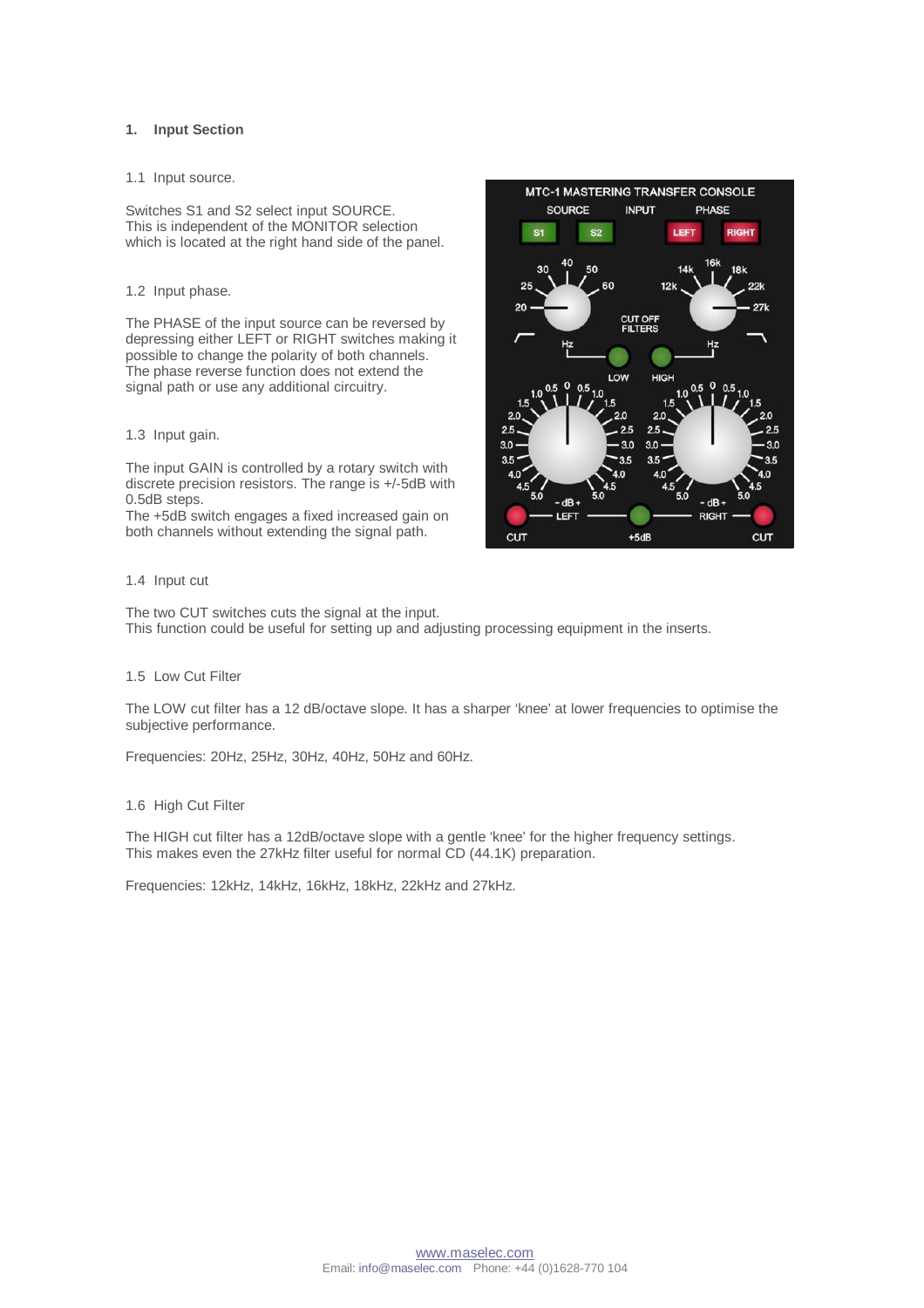# **2. INSERTS**

#### 2.1 Insert select

Inserts in/out is selected with six large push buttons. The insert section is totally bypassed unless at least one insert is in circuit. This ensures that the signal path is as pure as possible.

#### 2.2 Gear flip.

The GEAR FLIP function switches the position of the equipment connected to the XLR connectors on the back of the MTC-1. It does not alter the position of the inserts. When FLIP 1 and 2 is engaged Insert 1 is still the first insert in the chain. This function is also active when M-S is selected.

Flip 4 and 5 works in a similar way.

### 2.3 Post output

The POST O.P. function moves insert 6 to post the output section. This positions the insert between the output amplifiers and the output XLRs. The monitor of the output is picking up the signal from

the XLR connectors and correctly monitors the output signal, post insert 6, when this function is used.

#### 2.4 Insert 1 M-S

INS 1 M-S converts the signal in Insert 1 to MS (sum and difference). Left channel = Sum and  $R$ ight channel = Difference. When this function is engaged the difference signal gain can be adjusted  $+/-1$ dB with a rotary switch. The DIFF GAIN control is located after the insert.

The Flip 1 and 2 can be used together with the M-S function.

## 2.5 Insert 4 Mix

The INS 4 MIX function makes it possible to mix processed signals with the main signal. This is done with the 23 position rotary switch. The Mix function can be configured in two ways:

#### 2.5.1 Cross-fade.

The control cross-fades between processed (after insert 4) and non-processed (before insert 4) signals. The output level remains constant in all positions (if the two levels are the same). This is probably the most convenient way of mixing the signals.

#### 2.5.2 Add

With this control engaged the signal from insert 4 is added to the main signal, much like a reverb return on a mixing console. This could be useful when adding an effect or a separate signal to the main programme.

## 2.6 2-4

When the 2-4 control is engaged, the signal processed in insert 2, insert 3 and insert 4 is mixed with the non-processed signal before insert 2. Only the inserts that are in circuit will of course be mixed. If none of these three inserts are in circuit the mix control is totally bypassed.

Together with the FLIP function the INS 4 MIX is a very flexible and powerful tool and could be used for parallel processing, using the equipment in up to three different inserts.

The headroom of the MTC-1 is not affected by this function.

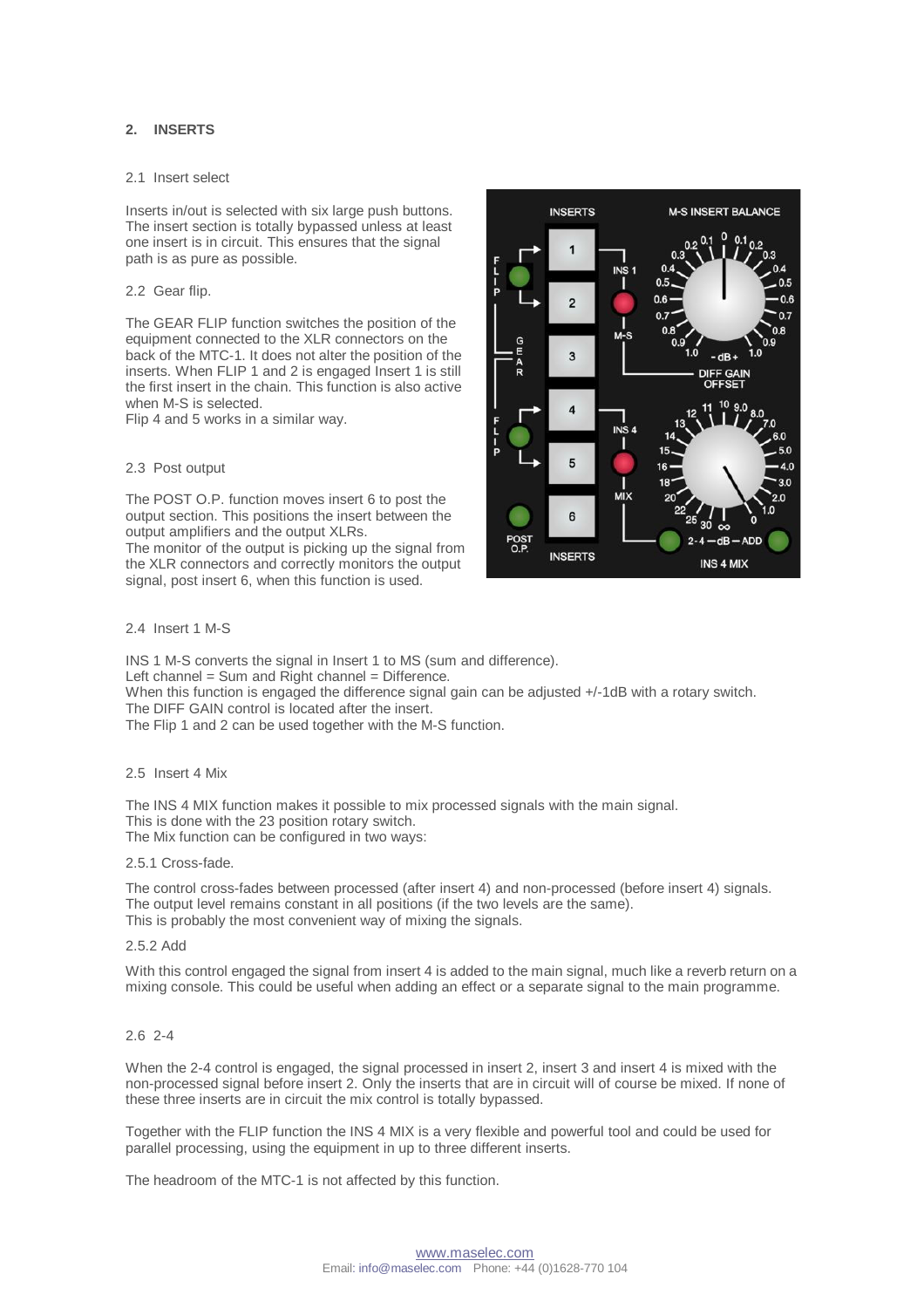## **3. Output Section**

### 3.1 Output Gain

The output GAIN is controlled by a rotary switch with discrete precision resistors. The range is +/-5dB in 0.5dB steps.

### 3.2 Output Cut

The output CUT controls both channels.

## 3.2 Image

The IMAGE circuit consists of two functions. Both are controlled with rotary switches.

### 3.2.1 Elliptical Filter

This FILTER cuts signals that are out of phase and converts non-correlated signal components to mono below the frequency that the control is set to.

For example: If a signal below the set frequency is only appearing on one side, it is moved to the centre position (mono).



## 3.2.2 Stereo Width

The WIDTH control adjusts the image in 2 steps, from mono to extra wide stereo, without altering the mono signal. This control does not use an M-S circuit but can be used to further adjust the image when the M-S function is used in Insert 1.

The image controls are essential tools for vinyl disc cutting but are equally useful for other applications. Both controls are totally mono compatible and do not change the mono signal.

The MTC-1 headroom is not affected by the image controls.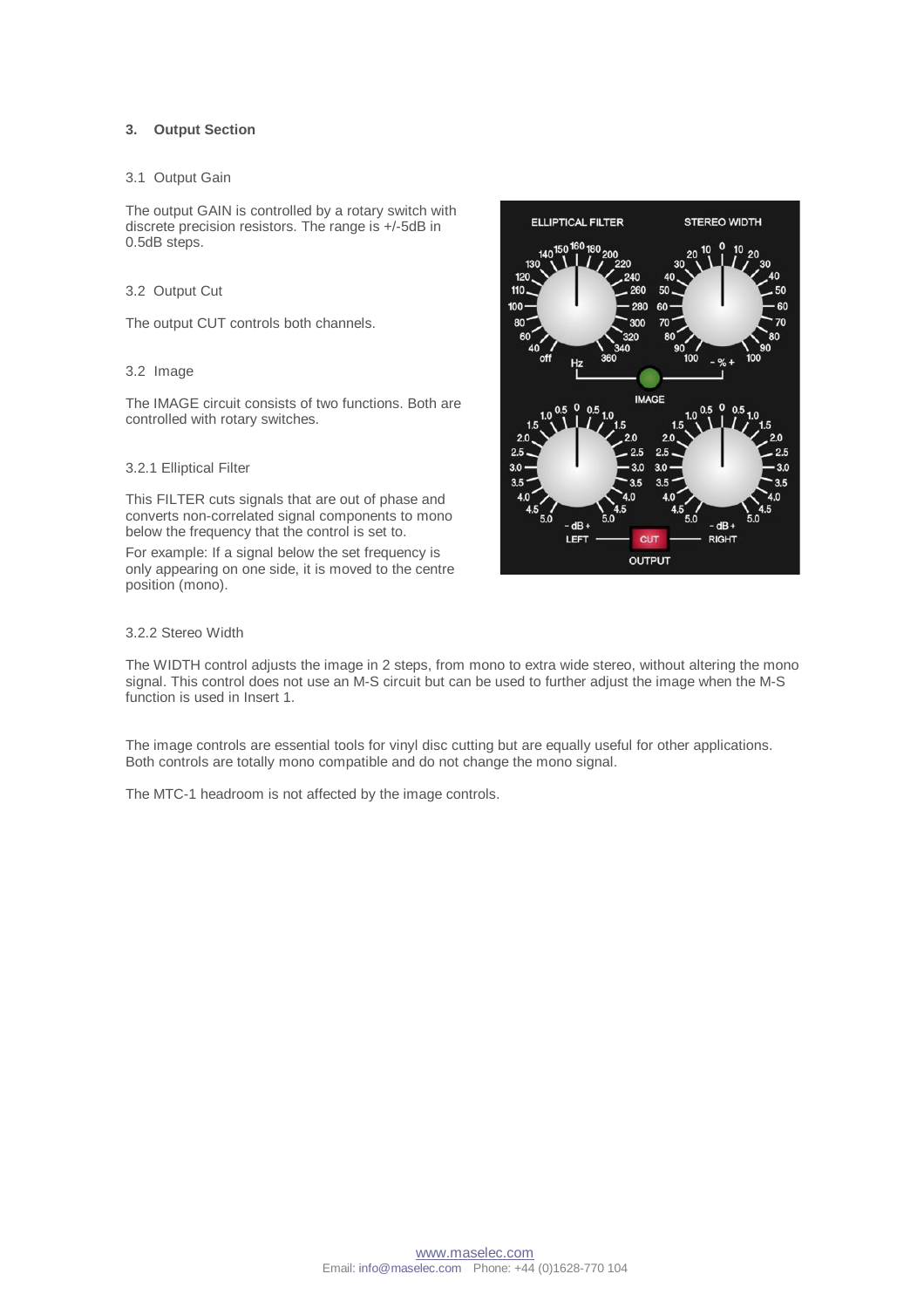## **4. Monitor Section**

4.1 Monitor Source Select

External Sources:

- $S<sub>1</sub>$
- S 2
- S 3
- S 4 / DAW

Internal Sources:

IP Input section; post gain and filters.

OP Output at the XLR connectors.

# 4.2 Source Mode

The monitor mode can be selected with five switches:

| LEFT          | Left channel only  |
|---------------|--------------------|
| <b>RIGHT</b>  | Right channel only |
| <b>STEREO</b> | <b>Stereo</b>      |
| <b>MONO</b>   | Mono               |
| <b>DIFF</b>   | <b>Difference</b>  |



The MONO and DIFF can be useful to check the compatibility between the channels and monitor the affect of the M-S insert processing.

## 4.3 Volume Control

The volume control is a rotary switch with discrete precision resistors for tight matching of the channels. The gain can be adjusted between -55dB and 0dB in 23 steps.

#### 4.4 DIM

The DIM control lowers the output gain progressively. At 0dB it lower the gain with 26dB and at –55dB with 6dB.

## 4.5 Output Cut

The two CUT controls, LEFT and RIGHT, disconnect the monitor output XLRs from the amplifier outputs. This function makes it possible to monitor either channel (or mono / diff) in just one speaker

#### 4.6 Speaker Select

There are two sets of monitor outputs: MAIN or AUX. They are selected with the push buttons in the upper left corner.

#### 4.7 Meter Output

The meter level can be OFFSET with –6dB, -8dB or –10dB, using the two push buttons located at the top of the monitor section.